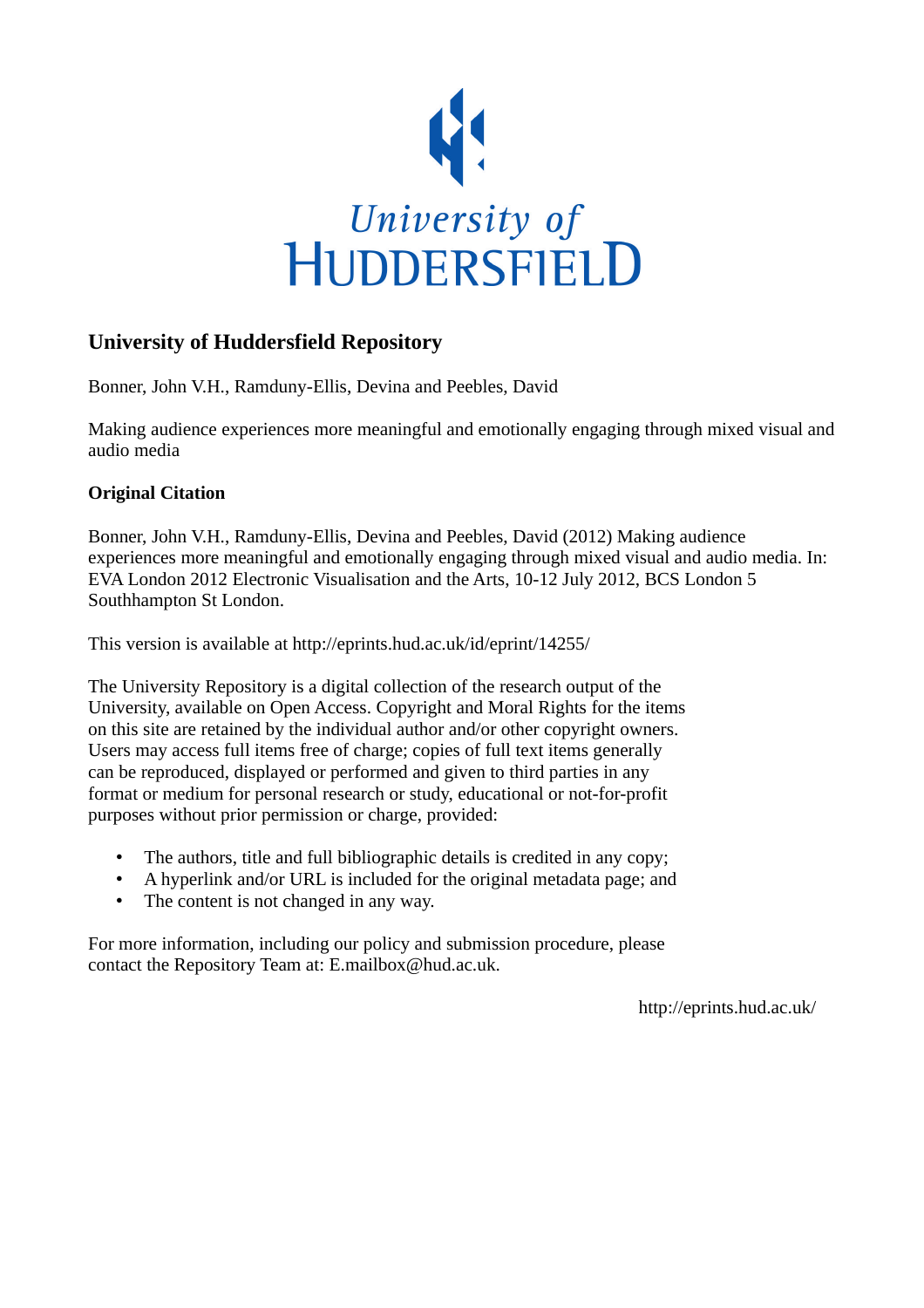Bonner, Ramduny-Ellis and Peebles

# **Making audience experiences more meaningful and emotionally engaging through mixed visual and audio media**

John VH Bonner School of Computing and Engineering University of Huddersfield HD1 3DH j.v.bonner@hud.ac.uk

Devina Ramduny-Ellis School of Computing and Engineering University of Huddersfield HD1 3DH devina@hud.ac.uk

David Peebles School of Human and Health Sciences University of Huddersfield HD1 3DH d.peebles@hud.ac.uk

**Unlike a conventional lecture, where interaction and delivery behaviour is generally predictable, this paper presents suggestions for alternative and innovative delivery methods using different forms of visual and auditory modes to create a 'performance lecture'. A performance lecture is distinct from a conventional lecture in several ways. Its primary purpose is not simply to impart knowledge didactically, but to find ways of making spectatorship emotionally engaging. This paper first discusses the constituent parts of our evolving framework for performance lectures. We then provide a review of some initial visually-based demonstrator work, a 12 minute 'triptych' demonstrator video, followed by some preliminary analysis of a user evaluation study. Suggestions for further work conclude this paper.** 

Performance lectures, interaction design, cognitive psychology, performance arts

## **1. INTRODUCTION**

Unlike a conventional lecture, where interaction and delivery behaviour is generally predictable, this paper presents suggestions for alternative and innovative delivery methods using different forms of visual and auditory modalities to create a 'performance lecture'. The first part of the paper explains our development approach through the use of a 'framework' to help guide what a performance lecture could be. This is followed by an account of some early development and evaluation work of a 'triptych' video which begins to examine the effectiveness of spatially distributed display screens.

## **2. WHAT IS A PERFORMANCE LECTURE?**

The traditional lecture has existed for over well over 2000 years as a vehicle for sharing or imparting knowledge and remains the principal teaching and learning tool in nearly all educational institutions despite research evidence indicating their ineffectiveness (Costin 1972; Bligh 1998) and their unpopularity with students(Maloney and Lally 1998; Sander, Stevenson et al. 2000). Recently, interactive technologies have been used to improve the learning experience (e.g. (Shneiderman, Borkowski et al. 1998; Draper and Brown 2004) or have been supplemented with e-learning and social networking environments (Mason and Rennie 2008). Despite attempts to replace the lecture with computer-based learning (Dewhurst, Macleod et al. 2000; Cramer, Collins et al. 2007) or to improve the popularity of the lecture format lectures through conferences like 'TED' and 'Fame Lab', the

conventional lecture remains fundamentally unchanged. The lecture usually embodies socially accepted rituals and structures; consisting, in the main, with an introduction leading to series of arguments or facts and ending with a summary or conclusions. One of the key characteristics of a lecture is the single flow of knowledge or information from the speaker to the audience. If other forms of communication technology exist, they consist of supplementary visual aids such as text, static images and perhaps video.

This research begins to question this format by exploring what a lecture could become. The approach is not to supplement the lecture with more sophisticated communication tools, but rather, begin a deeper examination of how the relationship between the lecturer and audience could evolve. It must also be stressed; our intention is not to replace the conventional lecture, but conceptually re-appraise it with the eventual aim of some of the ideas perhaps trickling down into conventional lectures. Artists have, for many centuries, questioned the relationship between art and the audience by evoking a wide range of emotional responses to their work. Performance artists often take this further by finding new ways to interactively engage with an audience. Artists, however, usually make aesthetic and not pedagogical judgements about their work. In this research our aim was to explore if the structure and delivery of a lecture could be transformed 'performatively'. Would it be possible to build new 'representations' of action (Laurel 1993) by disseminating knowledge through artistic as well as conventional pedagogical means?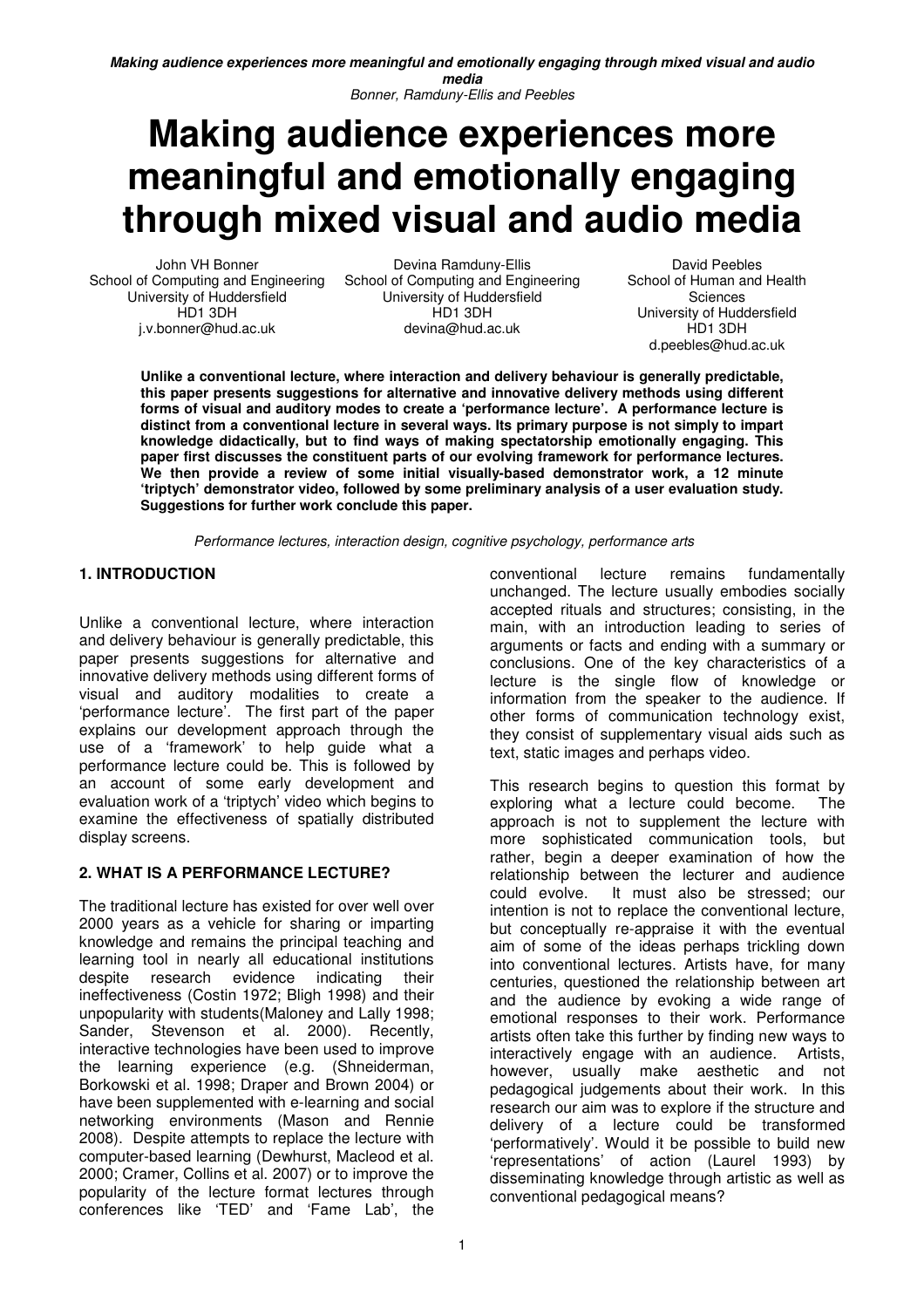A performance lecture is therefore distinct from a conventional lecture. Its primary purpose is not simply to impart knowledge didactically, but to find alternative ways of making spectatorship engaging, particularly as an emotional experience in the same way an artist might do. Visual and audio technologies now allow all manner of possibilities to be explored, for example, recorded and live speech, animated text, spatially distributed soundscapes and music, combined with multiple video projections which can be simultaneously displayed on any surface. This paper sets out the first few steps in this interesting territory.

#### **3. FRAMEWORK FOUNDATIONS**

Much of the design and delivery of a performance lecture is still uncertain and unknown. To help the development process, we began by producing a development framework which is briefly described here. Benford and Giannachi (2011) refer to the use of 'sensitizing concepts' as a means of providing guidance and analytical direction for exploratory fields of study. In their work, the use of 'trajectories' have been used to retrospectively reexamine artistic work in a 'mixed-reality' environment and also a tool for envisioning future work. A similar approach is taken here. The framework was produced as a structuring tool, to help foster new ideas while also providing development coherence.

We view a performance lecture as a hybrid artefact stemming from three disciplines: cognitive psychology, performance art and interaction design. Each field offers different viewpoints particularly between art and science; supporting a gathering argument that these two 'engines of culture' need to re-combine (Wilson 2002). Seminal work from each field helped direct and shape the framework and provided many sources of inspiration and tools to assist in developing and evaluating performance lectures. Cognitive psychology supports development through theories related to listening, seeing, memory and emotional engagement. Interaction design offers analytical models such as activity theory and related research integrating the arts and sciences such as mixed reality installations and games. Performance art provides a historical context, creative inspiration and critical argument on the nature of performance.

#### **3.1 Cognitive psychology**

One of the important goals is to ensure that performance lectures engage audiences cognitively using recognised empirical and theoretical evidence from the field of cognitive psychology. For example, an understanding of the cognitive processing strategies of text and visual information is essential to ensure effective learning if these two forms of information are delivered concurrently (Schnotz 2002); or, that high quality audio has a greater effect on the perceived quality of an interactive experience than its relative visual or screen representation (Reeves and Nass 1996). Using existing research evidence is helping to determine how the design of performance delivery characteristics could be shaped. Too much multimedia learning is based on what the technology can do and not how audiences learn within a multimedia environment (Mayer 1997)

#### **3.2 Interaction design**

Two areas of research have influenced our approach so far. Firstly, Laurel (1993) used the analogy of theatre as an interface metaphor to help design user experiences. She defined 'interactivity' as 'the ability of humans to participate in actions in a representational context'. Laurel's mapping of the theatre to human-computer interaction is helping in defining the rhetorical structure of a lecture. For example, one important element within a narrative is the use of 'causal inference', how an event is relevant or linked to another. Thus consideration needs to be made about how explicitly or implicitly these relationships are made.

Second, activity theory (Bødker 1991) provides an analytical structure in which to design and then subsequently evaluate a performance lecture. One of the key principles of activity theory is to bring together activity, using a wider social and organisational context and combining this with 'consciousness' which can be defined as unifying attention, intention, memory, reasoning and speech located within everyday practice (Nardi 1996). An activity only occurs when a subject (which can be a person or group) is motivated to do something by an 'object'. The term 'object' is an important concept and has a different meaning to its typical understanding in interaction design. An object can be physical, such as a book, or it can be an idea or concept explained within a book or it can be a shared understanding between individuals about a book. The object can also change during the process of activity. Clearly, explicitly identifying, designing and using 'objects' within a performance lecture has benefits in terms of thinking about the rhetorical structure which is discussed later.

#### **3.3 Performance art**

Both video and audio have been used extensively by artists to evoke some form of emotional response. The film, music, TV and games industries are good examples. There is also a strong history of experimental performance art. For instance, Joan Jonas used video projections and mirrors facing the audience to make them more conscious of their spectator role; Laurie Anderson devised new instruments such as the tape-bow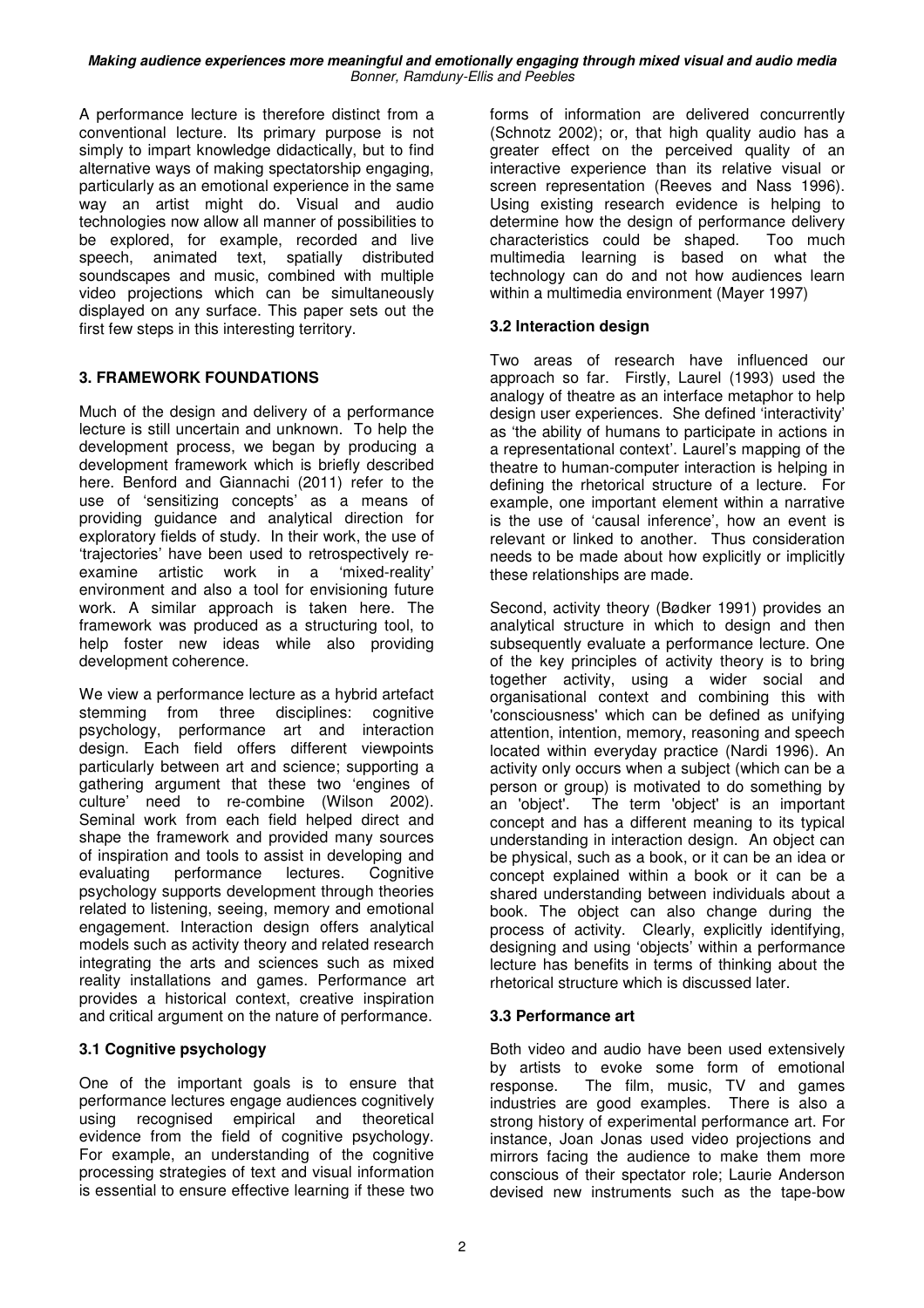violin and a talking stick a baton-like MIDI controller which produces and replicates sounds and a voice filter to deepen her voice. Alan Greenaway's 'Tulse Luper Suitcases' is a series of digital media events and artefacts which collectively challenge the role of cinema as a passive linear event. Large music events such as rock concerts now frequently use a mixture of electronic, audio and visual artefacts to extend the shared spectator experience – for example Chris Milk's interactive spheres which featured at a recent Arcade Fire concert.

## **4. FRAMEWORK PARAMETERS**

By using knowledge and inspiration from these different fields, different analytical lenses help to maintain a balance that is neither artistically, or technology centred, but presents alternative ways of exploring the performer-audience relationship. By combining the emotional as well as the pedagogical journey together, the intention is to offer different audience experiences oscillating between aesthetic appreciation and learning. This section offers potential creative design possibilities for performance lectures. These include the overall structure of the lecture in terms of its rhetorical construction, the employment and mix of delivery modalities and issues around spectatorship and how this could be changed.

Rhetoric is about effectively communicating thinking, writing, and speaking strategies. Given a performance lecture is concerned with blending both aesthetic and instructive experiences, greater emphasis and consideration therefore needs to be given to rhetorical parameters. In this way a lecture can be critically reappraised or overhauled thus allowing greater expressive latitude. These communication parameters have been thought of in terms of space, time, delivery and engagement. Four parameters are offered.

- Modal expressions
- Spatial design
- Temporal flow
- Audience engagement and spectatorship

These parameters form the design palette by which a performance lecture can be creatively considered in terms of production and delivery. By using the framework in this way all aspects of a lecture can be reappraised using divergent thinking thus avoiding conventional lecture-design boundaries. Constraints or convergent thinking is imposed by framing these parameters through the disciplines of cognitive psychology and interaction design. Through this dual approach, new forms of expressive lectures can emerge. Each of these parameters is now examined in more detail with some suggestions of how they could be deployed.

#### **4.1 Modal expressions**

Oration is the most common modal expression in a lecture. Much has been written about how to improve presentation skills and therefore unnecessary to consider here. Presentation style will only be considered when it has impact on other aspects of rhetorical structure. What is more important here is the consideration of other modalities and how they might be mixed and integrated into a performance lecture. Music is an important, but very different, modal expression to speech. Music does not use a language structure in the same way as speech as the component elements do not have collective, conventional meaning or understanding. Nevertheless, music has the ability to intensify or weaken emotional engagement and is capable of the 'blurring of selfawareness and the heightening of fellow-feeling' (Honing 2009). Music can evoke physiological as well as strong emotional feelings in the listener. For instance, some studies have found evidence of a physiological response between sound frequencies and natural brainwave activity (Treasure 2007).

The key question here is how music can be used as a communication interface to supplement and augment a narrative grounded in cognitive theory and not purely as a pleasurable listening experience. Traditionally, music works in the 'Romantic' sense in that the emotions of the work attempt to be a literal transmission of the composer's emotional intent. Views differ on whether music can arouse commonly-understood emotions or can embody these emotions (Robinson 2005). Studies have found that listeners are aroused at the same point in music, for example during harmonic changes but listeners attribute different emotional responses.

Soundscapes are another potential channel of modal expression. The term was defined by (Schafer 1977) and refers to an auditory landscape which can consist of natural and/or artificially created sounds. Schafer offers a classification of physical sound characteristics which relate to the listening experience. These are: perceived distance from the listener; estimated intensity of original sound; distinctiveness of the sound; the natural or manufactured texture of the sound; and the environmental influences on the sound such as reverb, echo or displacement. To be effective, soundscapes need to form a relationship and be relevant to the listener. Soundscapes usually trigger an association with a specific place, event, or even nowadays, a product. Intel's 5 tone melody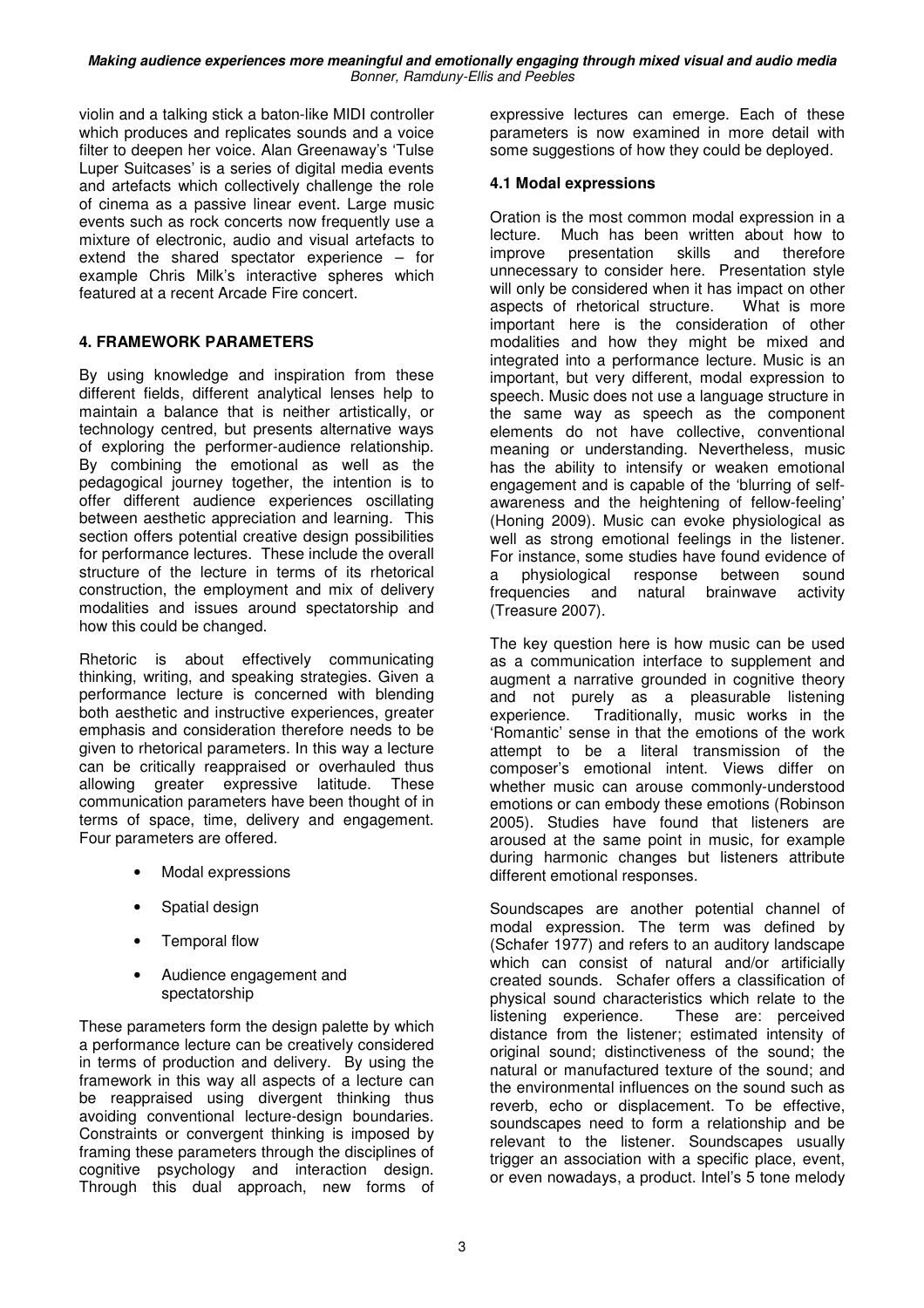is a good example of this. Sound therefore offers inferential possibilities, associate meaning and emotional engagement.

Static images such as pictures and diagrams form a very useful and important role in the lecture and often help the presenter to illustrate complex and conceptually abstract ideas in clear and concise ways. More recently moving images such as animation or video have also been used to augment and supplement key points. Generally, the goal for using such media is instructionally oriented, that is, the intended purpose is to help the audience to grasp or appreciate the presenter's argument through visual means.

Our aim is to find alternative ways of using imagery to deepen the learning experience through emotional engagement. Video artists and cinematographers commonly explore this territory. In the late 19th Century, Muybridge was one of the pioneers of recording motion using stop-motion photography. He regarded his work to be artistic rather than scientific placing heavy importance on expressing movement more than accurate recording. Today, viewing behaviour 'around' the moving image through media such as TV and film is extremely sophisticated (Silverstone 1994). Viewers are capable of quickly suspending disbelief and be capable of discerning between staged, real and artificial acts. The moving image is finding new expressions through projections onto walls and buildings as media architecture. Artists are continually challenging our relationship with the moving image. Paul Sermon's work 'Telematic Dreaming', explores the relationship between actual and projected images of people. The telematic installation consists of two beds, each located in different places. Each bed has a projector above it and a display screen of the other co-located bed; each bed permits one real and virtual occupant which is projected from the other bed, thus allowing interaction between real and virtual occupants. The work explores how we behave and see ourselves within an intimate space which is occupied by a 'virtual' stranger. Sermon's work powerfully challenges the emotional sense of remote intimacy and social engagement.

The video image is now so common-place and mundane, that intermittent distractions and attention are quite natural particularly with TV and cinema viewing. Consequently, this makes it difficult for video artists to immerse their audience within their work (Petersen 2010) which is at odds with the social conventions of an art gallery. Artists have to embrace or contend with distraction and non-attention. Petersen states, 'art must reconfigure itself and develop a more adequate framework for understanding contemporary conditions of cultural creation and reception'.

The mixing of modal expressions is also likely to be complex as they can be combined and distributed in many permutations over time and space. There is evidence that mixed modalities can be highly beneficial in improving audience comprehension. Mayer (1997) argues that presenting information in more than one mode improves learning; although the conditions for significant improvement are quite specific. Other studies suggest that if human senses are brought into harmony one obtains a phenomenon of super-additivity where the combined effect is 'multiplicative, not additive' (Treasure 2007).

Related to this a phenomenon known as the McGurk effect is an illusion in which subject's comprehension of a spoken syllable is overridden when the subject is observing the talker's articulation. In other words the spoken sound 'v' can be perceived to sound like 'b' if the listener can see the talker's mouth. At a neurological level this is also known as multisensory integration where the neurological response is faster if different senses are responded to in approximately the same time and space (Holmes and Spence 2005). If a sound and movement appear to derive from the same place and time, the response is faster than if a single stimulus was received.

Thus, research in cognition combined with artistic endeavours offers opportunities to examine and explore new ways of engaging an audience.

## **4.2 Spatial design**

Although large visual displays are increasingly being used in large public spaces, little research on spatial design has been carried out. Interactive displays are a different matter. Attention has been given to understanding how to engage people in closed public events, for example, how they move through different phases of awareness (Brignull and Rogers 2003). In the entertainment industry, the use of multi-screen displays is becoming increasingly popular. Cinematographer, Eric Scott has produced a multi-screen experience for the music group 'The Hives' for their 'Tick Tick Boom' tour. However, studies related to how viewers cognitively process and interpret spatially distributed display information were not found.

In contrast, location based audio has been used effectively in learning environments (FitzGerald, Sharples et al. 2011) who offer guidelines for the organisation of audio content particularly in relation to placement and movement. Artist, Peter Batty, has created an installation of audio graffiti work where audio files are spatially located within a room.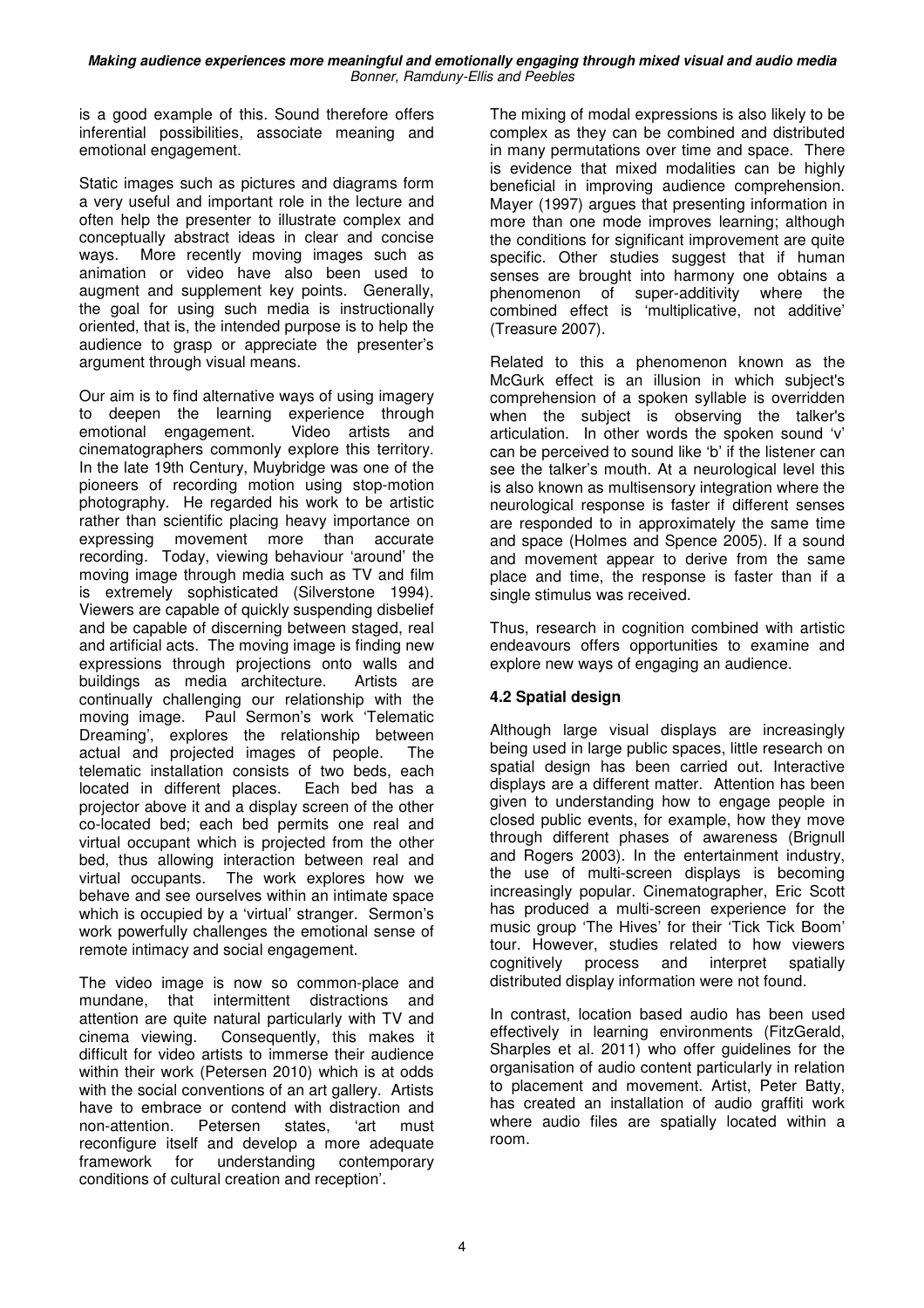## **4.3 Temporal flow**

Two elements of temporal flow are available within a lecture: conceptual and perceptual time. Conceptual time can be thought of as interplay between the underlying chronological sequence of events or story and the narrative structure presented in real time. Perceptual time is related to the experience in the 'here and now' and how preceding and expectant events influence transitions between events. Cooke (2010) argues that live media performance should be regarded as an experience only in the here and now thus making 'time itself a medium'. Again, consideration of temporal flow allows an additional parameter to be considered in the design and delivery of a performance lecture.

#### **4.4 Audience engagement and spectatorship**

Emotional engagement is increasingly being recognised as an important approach to improving the learning experience (Kort, Reilly et al. 2001). For this reason, our intention is to place strong emphasis on creating emotional resonance. Artists often engage audiences in this way. Fundamental to powerful artistic work is the ability to elicit strong emotional engagement.

Robinson (2006) provides a comprehensive review of how emotions are used in our engagement and understanding of the 'arts'. Emotion can be thought of as a transaction between the organism and its environment, therefore it should not be considered as a state but more as a continual interactive process or transaction between a person and an environment. Consequently, 'basic emotions' (Lazarus 1991) such as anger, anxiety, fright, guilt, shame, sadness, envy, jealousy, disgust, happiness, pride, relief, hope, love, and compassion defines emotion too simplistically. Ortony (1991) classified emotions very differently and thought of them as appraisals rooted in goals, standards or as tastes and attitudes. Different emotions are formed depending on whether they contribute or negate internally held values. Through evidence of empirical and theoretical research, Robinson (2006) argues that an emotional reaction can go through a series of appraisals: affective, cognitive and cognitive reappraisal. First, the affective appraisal moves quickly through the amygdala and then more slowly through a cognitive route via the neocortex. The fast route seems strongly connected to emotional memory as a physiological reaction, either to innate stimuli or to reactions that have been remembered as a result of individual experiences. This can then be cognitively appraised further with judgement being dependent on our personal interests, goals and desires. Thus, emotions are not only triggered by automatic affective appraisal but also by

environmental conditions. Cognitive appraisals are contingent on some form of 'incomplete' evaluative judgement between our personal values and social context. Emotional experiences can then be further re-appraised many times which may result in an alternative summary judgement. In this three-stage process, an insult could, at first, make us angry, followed by a cognitive re-appraisal to remain calm. followed by a collective reflection questioning why the insult was given in the first place. Emotional engagement can help us become more astute in our understanding of human motivation and achievement. Thus rational thinking cannot occur without emotional involvement. One of the pleasures of art is being able to distance ourselves from a portrayed event – we can experience abhorrence – while at the same time enjoying an understanding of our cognitive appraisal of such an event.

The use of 'inference' is also an important cognitive tool. Artists make careful decisions about what to make explicit and, perhaps more importantly, what to omit. Omission or redundancy allows the spectator to make inferences  $-$  to fill in the gaps. Inference can be used as an important element to assist deeper understanding. What helps is an understanding of the audience's prior knowledge as this has a strong effect on what can be inferred. There has to be a good fit between the audiences strategies for adaptation and those presented by the artist otherwise the audience will not experience emotional congruence.

An important aspect of this research will be to explore alternative mechanisms to assist the audience to 'decode' the lecture thus encouraging active analytical listening. Active listening involves a purposeful intent to understand what is being said or is being listened to. This should be followed with some degree of moment-by-moment reflection, followed by a level of critical analysis of the performance. One way of doing this is by adhering to the listener's pattern of expectations and also playing with the cognitive functions of listening. For example, we use 'differencing' to select or deselect what we listen to and pattern recognition to identify and tune into certain sounds.

Memory is a useful tool to emotional engagement. The practices of remembrance through the process of recollection can help give meaning by giving sense to present personal or collective identity, as well as changing values and behaviour over time. Robinson (2005) has shown that importance and memorability of recalled events from a novel can be predicted in terms of their relation to the main 'causal chain'. These causal events can be both articulated by the author or be inferred. Memory can be used as a thematic component but also as a structural element in delivery of a performance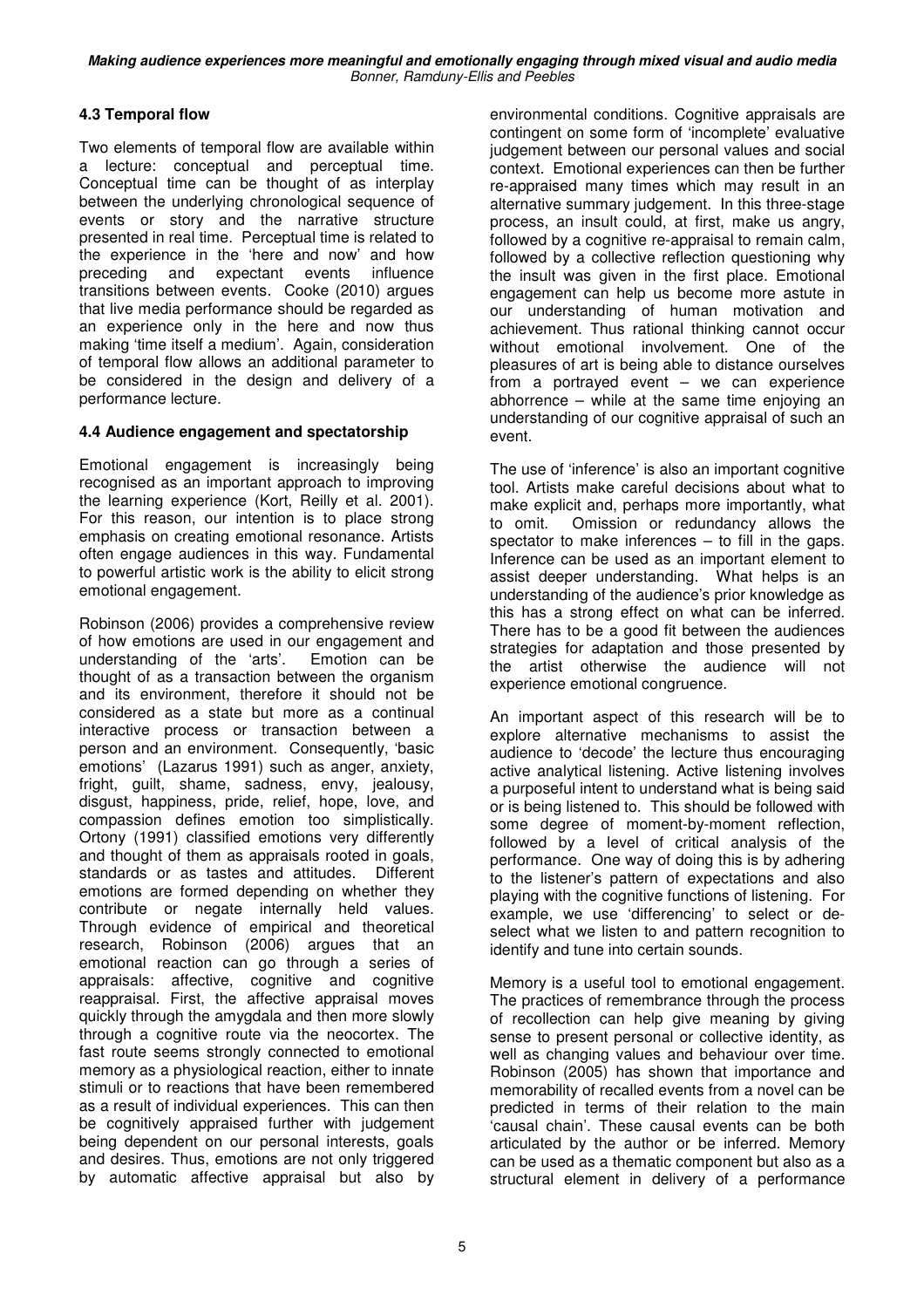lecture. Collective or cultural memory could be used at the thematic level. Cultural memory can be thought of as a shared knowledge of the past which does not form part of a formal historical discourse (Plate and Smelik 2009). Good examples of these are traumatic experiences that have been publically shared such as the recent city riots in the summer of 2011.

#### **4.5 Summary**

The framework can therefore be thought of as having interweaving horizontal and vertical strands. The disciplines of cognitive psychology, interaction design and performance arts offer opportunities to reappraise our thinking about the constitution of a lecture by superimposing these disciplines onto four different parameters of rhetorical structure. Further work is required to evolve and refine the rhetorical elements, particularly in terms of how best to use them to design and deliver performance lectures and measuring their effectiveness.

Our aim is to be bold and innovative in approach. Innovative artists pitch their work at the boundaries of audience interpretation and our intention is to do the same. The formation of the framework has already helped in bringing divergent and convergent thinking together. Through this process, useful research and development questions have emerged. Because mixed modalities are being deployed, it follows that the narrative structure need not be linear. This poses a host of design issues. Audience attention will be deliberately shifted from time to time away from the presenter or performer to other forms of audio and video media. How should this be designed to ensure that alternative modes of engagement supplement rather than just distract the audience? Furthermore, emotion and making inferences are closely bound together, therefore, where and how should inferential meaning be placed? To begin to answer some of these questions, we set up a small experiment which explored some of the rhetorical parameters raised above.

#### **5. TRIPTYCH VIDEO STUDY**

A 12 minute video was produced to primarily investigate how spatially distributed content would be perceived and understood by a spectator (Figure 1). Also, to explore how the use of mixed modalities affected content retention and recall. The video, presents reportage of a jukebox manufacture. Video and audio content is divided across three 50" plasma screens. The reportage gives an insider's view of the company, the working environment and how the products are manufactured. The organisational culture and management style are also conveyed and how the company is coping with changes within the

industry. The video footage is divided into four chapters. The first chapter provides scene setting both in terms of the content but more importantly introducing the viewer to the spatially delivered audio and video. The second chapter portrays the family feel to the business. A mixture of industrial sounds is mixed with music emitted from jukeboxes undergoing quality testing along with numerous radios belonging to factory workers. The third chapter reflects the office environment using a subdued soundscape, supplemented with slowly repeating still images which contrasts with the factory environment. The final chapter depicts a more poignant and emotional side to the business. It consists primarily of an audio interview with the semi-retired owner and father of the current managing director. It reveals a candid and heartfelt account about his personal views of the business and himself. Added to this are occasional visual vignettes relating to his sentiments.

Not all the video screens are active at the same time. Viewing therefore becomes a more active process by having to attend to different screens at different points in the production. On occasions the viewer has to identify which screen is synchronised with the audio while another screen shows video footage a few seconds ahead of the synchronised footage and the third screen shows footage a few seconds behind. Thus, the viewer can simultaneously observes some aspects of the narrative before or after the active or synchronised screen, Added to this, each video may also contain still photographs, supplementary audio and textual information. Some elements of the video and audio material are also repeated to reinforce key concepts. This 'layering' is deliberately intense at times while at other times only a single audio channel is provided.

A user study was carried out to assess how well viewers could understand and interpret the content and also to assess the effectiveness of the adopted delivery styles formed from the framework.

12 participants took part in the study, and consisted of undergraduate students studying either psychology or computing science. Seven were male and the rest were female. The majority were aged between 20-30 years. Eye movement was also video recorded in order to track gaze across the three screens. Each session was video recorded and was followed by a 20 minute semistructured interview. Participants were probed for further detail if responses were deemed to be lacking in detail. Interviews were audio recorded and later transcribed for further analysis.

The questionnaire was designed to elicit as much free-recall material as possible while avoiding potentially influential experimenter prompts. Once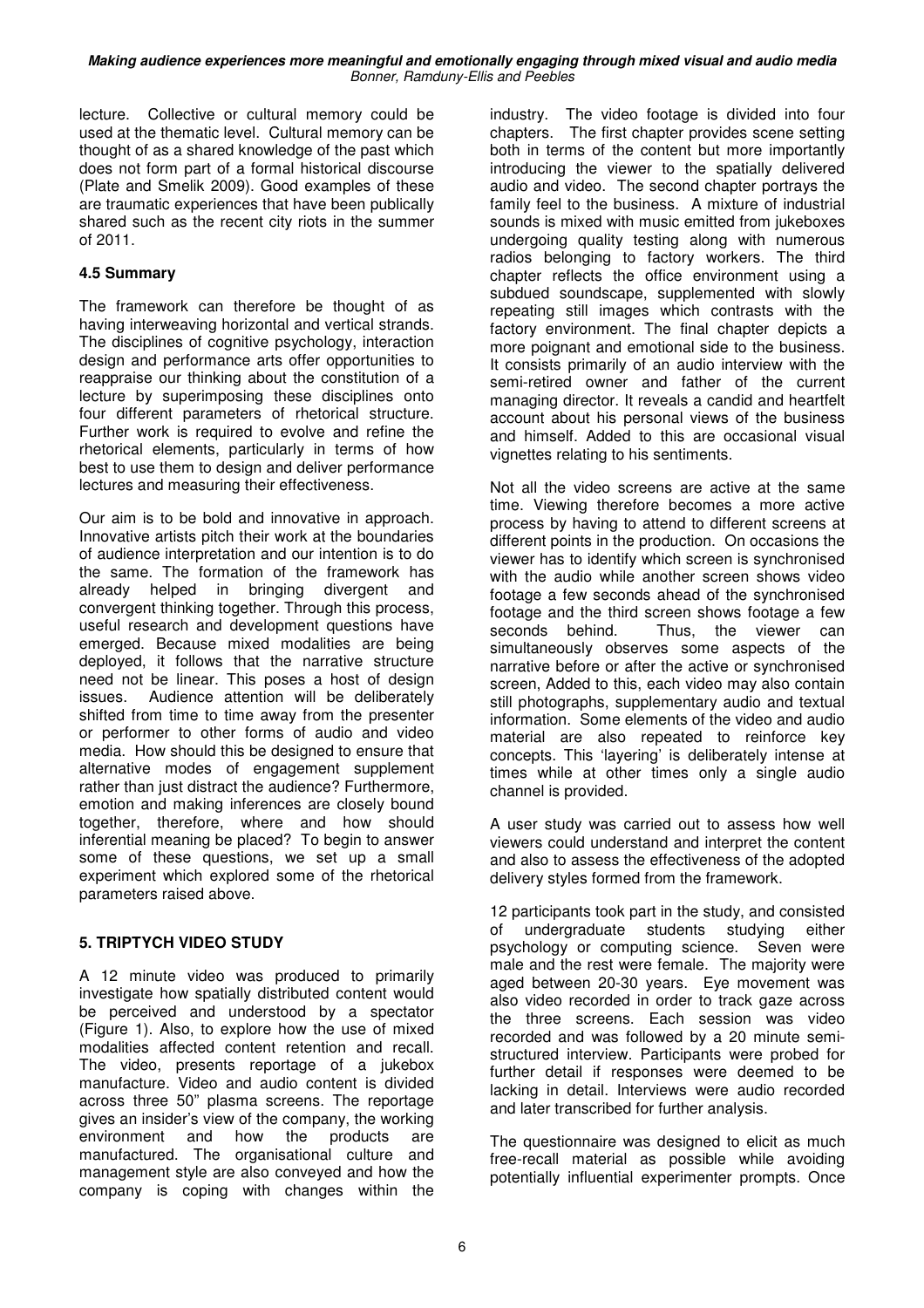this elicitation approach was exhausted, more specific questions were posed to identify if specific elements of content could be accurately recalled and also to gather subjective views about the delivery styles. The key aim was to discover participant attitudes, perceptions and understanding of the delivery style and how opinions were formed.

At the time of writing, the transcripts were only just beginning to be analysed. So at this stage our findings are based more on anecdotal evidence and a cursory review of the data. Out of the 12 subjects, 7 found the video to be entertaining and engaging but 8 thought they had to work hard to understand it. Although the majority of viewers enjoyed the experience in some way, about 4 subjects gave strong negative views. In free recall, most subjects were able to discern the key elements of the video such as the company having family values and the changes in the music industry. However, there appeared to be less agreement on the meaning of the narrative structure of the video. Also revealing was what viewers attended to. A strong theme of the video was expressing the prevalence of different forms of music and sounds within the factory and offices. A minority of viewers did not recall any aspect of this, even after being prompted for a response. One subject even responded, 'what music?' This requires further and deeper analysis, but our early review suggests that subjects are more receptive to certain modes of delivery over others. Furthermore, it would seem this does not correlate proportionally with modal exposure. For example, quite a few subjects commented on the text displayed on the screen and found they could provide rich detail around or connected to these statements even though their overall occurrence was relatively rare. Another initial observation involved a series of images which simultaneously flashes across different screens with the sound of slamming doors. Intriguingly, one of the four images contained the face of a young woman and a few

subjects commented on this fleeting image and were curious to know its contextual significance.

It's not possible to draw heavy conclusions at this stage, but early indications suggest that distributed media increases attention but does not override personally preferred reception channels. Some of the video was designed to convey its meaning inferentially but early analysis suggests subjects did not respond to this very well. Deeper analysis of the results may prove the video was too much of an assault on the senses despite only being 12 minutes long.

#### **6. FURTHER WORK**

Further analysis will be carried out on the study transcripts and will help inform further development work and methodological improvements. The video was a passive encounter and we intend developing more interactive engagement between the performer and the audience in the future. Work has begun on a lecture known as 'Faith in Progress' which takes a critical view of our relationship with technology. The work from the triptych video suggests that if innovative methods of delivery are to succeed in the way we hope, then we need to find ways of helping the audience to decode the performance lecture.

Artistic work containing a strong narrative usually conforms to a recognisable rhetorical structure such as a novel, play, film or painting. Conventional lectures also have their conventions. A performance lecture has been intentionally designed to sit somewhere in between. We need to ensure that audiences understand its place and role.



**Figure 1:** Set up for triptych video